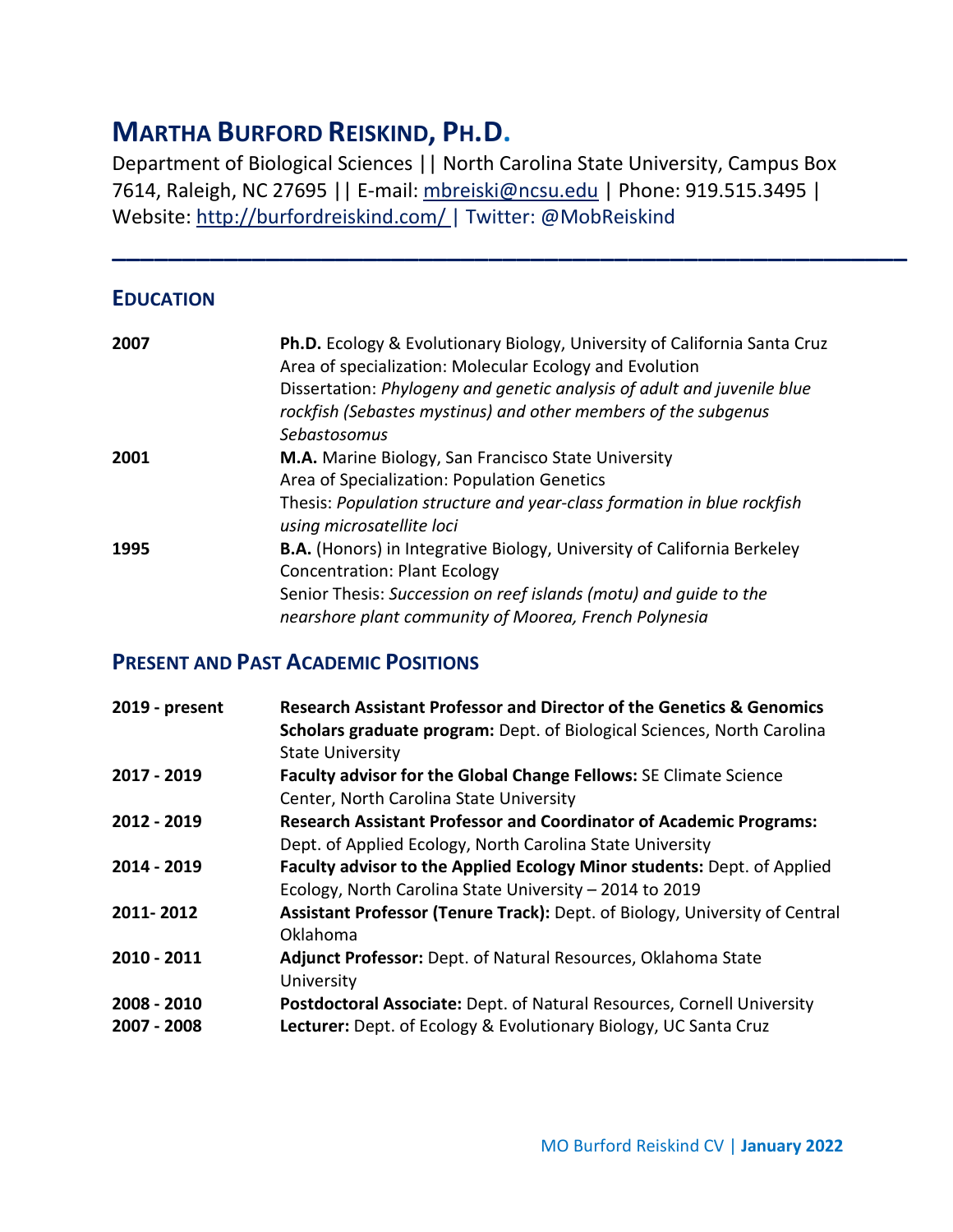## **RESEARCH INTERESTS: THE EVOLUTIONARY TRAJECTORY OF SPECIES**

- Rapid evolution and adaptation to environmental change
- Population genomics, conservation & ecological genetics
- Genomics of invasive species, introgression & hybridization
- Conservation Science
- Molecular evolution and ecology of invertebrate and vertebrate animals
- Population demography and ecology
- Phylogeny & phylogeography

## **PUBLICATIONS**

## **REFEREED ARTICLES (20)**

- Wallace E\*\*, Aguilar A, Reiskind MH, **Burford Reiskind MO** (Revise & resubmit) Next generation sequencing approach to the phylogenetic relationship among members of the rockfish subgenus *Sebastosomus*. *Molecular Phylogeny and Evolution*
- Maurer AS\*, Seminoff JA, Godfrey MH, **Burford Reiskind MO,** Stapleton SP (2021) The Atlantic Sargassum 'invasion' impedes beach access for nesting sea turtles. *Climate Change Ecology*
- Gabor CR, Kivlin SN, Hua J, Bickford N, **Burford Reiskind MO**, Wright TF. (2021) Understanding organismal capacity to respond to anthropogenic change: Barriers and solutions. *Integrative & Comparative Biology* Doi.org/10.1093/icb/icab162
- Maurer AS\*, Seminoff JA, Layman CA, Stapleton SP, Godfrey MH, **Burford Reiskind MO** (2021) Population viability of sea turtles in the context of global warming. *BioScience* [https://doi](https://doi-org.prox.lib.ncsu.edu/10.1093/biosci/biab028)[org.prox.lib.ncsu.edu/10.1093/biosci/biab028](https://doi-org.prox.lib.ncsu.edu/10.1093/biosci/biab028) **(Editor's pick for this issue)**
- **Burford Reiskind MO**, Moody ML, BolnickDI, Hanifin CT, Farrior CE (2021) Nothing in evolution makes sense (is predictable) except in the light of biology. *BioScience* DOI: <https://doi.org/10.1093/biosci/biaa170> **(Editor's pick for this issue)**
- Levis NA\*, Reed EMX\*, Pfennig DW, **Burford Reiskind MO** (2020) Identification of candidate loci for adaptive phenotypic plasticity in natural populations of spadefoot toads. *Ecology & Evolution* DOI: 10.1002/ece3.6602
- Reed EMX\*, Serr M\*, Maurer AS\*, **Burford Reiskind MO** (2020) Gridlock and beltways: the genetic context of urban invasion. *Oecologia*. DOI: [https://doi.org/10.1007/s00442-020-](https://doi.org/10.1007/s00442-020-04614-y) [04614-y](https://doi.org/10.1007/s00442-020-04614-y)
- Henry EH, **Burford Reiskind MO**, Land A, Haddad NH. (2019) Maintaining historic disturbance regimes increases species' resilience to catastrophic hurricanes. *Global Change Biology* 26:798-806
- Hopperstad K\*, Reiskind MH, Labadie P, **Burford Reiskind MO** (2019) Pattern of genetic divergence among populations of *Aedes aegypti* in SE United States. *Parasites and Vectors* 12, 511 https://doi.org/10.1186/s13071-019-3769-0
- **Burford Reiskind MO,** Reed EMX\*, Giacomini J\*, McNear A\*\*, Nieuwsma J, Parker G\*, Rossi R\*, Stephenson C\*, Roberts RB, Stephenson, J\*\* (2019) The genomics of invasion: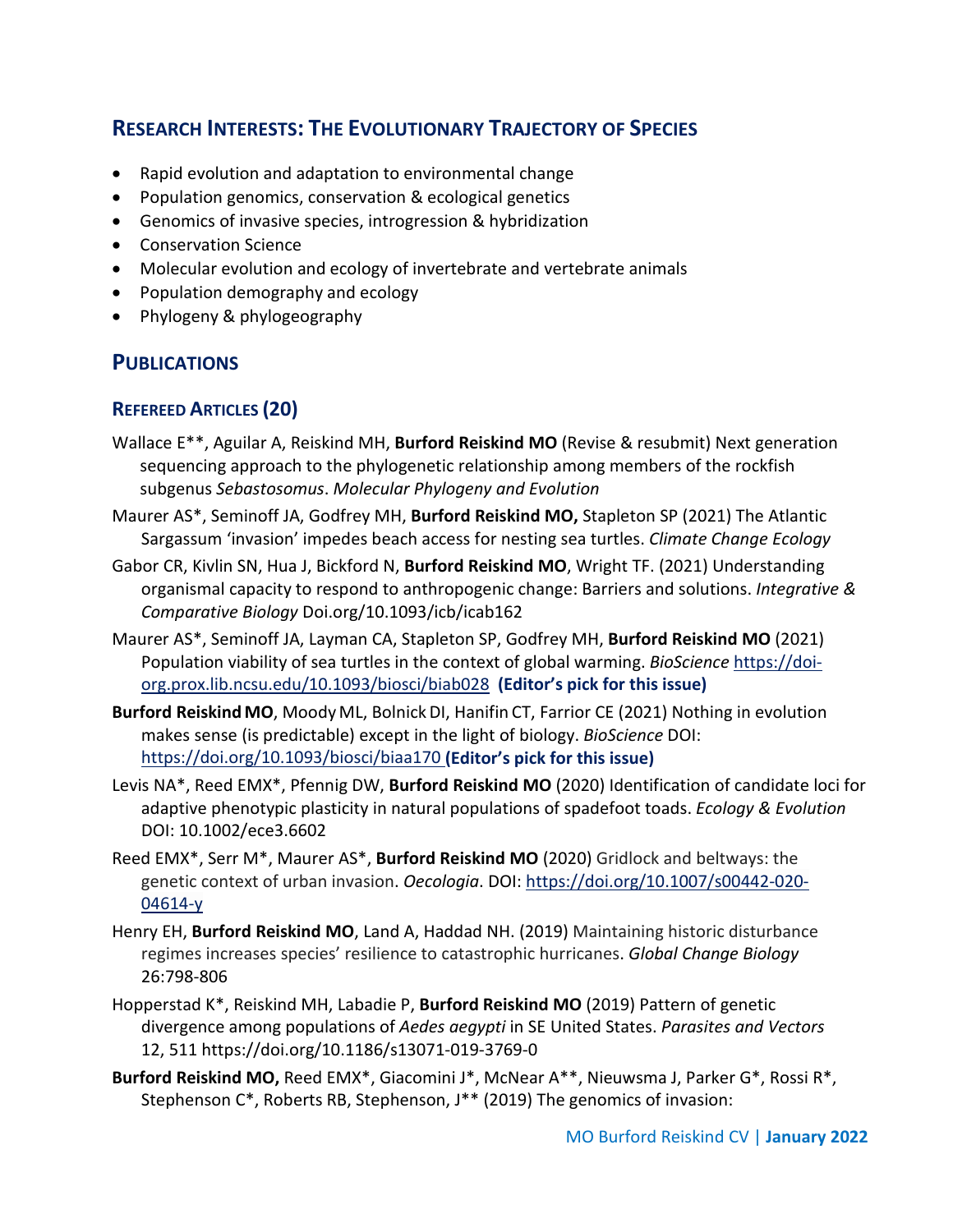characterization of the red lion fish from its native and introduced range. *Biological Invasions* 21:2471-2483**\*\*\***

- **Burford Reiskind MO**, Labadie P, Bargielowski I\*, Lounibos LP, Reiskind MH (2018) Rapid evolution and the genomic consequences of selection against interspecific mating – *Molecular Ecology*
- **Burford Reiskind MO,** Coyle K\*, Daniels HV, Labadie P, Reiskind MH, Roberts NB, Roberts RB, Schaff J, Vargo EL (2016) Application of a modified double digest RAD sequencing approach to non-model, ecologically important taxa. *Mol Ecol Resources* 16: 1303-1314††
- **Burford MO**, Cook BJ\*\*, Scarpa J, Hare MP (2014) Local adaptation of a marine invertebrate with a high dispersal potential: evidence from a reciprocal transplant experiment. *Marine Ecological Progress Series*. Vol. 505: 161-175
- Hare MP, Nunney L, Schwartz M, Ruzzante D, **Burford M,** Waples RS, Ruegg K, Palstra F (2011) Effective population size: opportunities and challenges for practical application in marine conservation and management. *Conservation Biology* 25: 438-439†
- **Burford MO**, Carr MH, Bernardi G (2011) Age-structured analysis of the genetic structure of blue rockfish (*Sebastes mystinus*) reveals geographic variation within and between distinct lineages. *Marine Ecological Progress Series* 442: 201-215
- **Burford MO**, Bernardi G, Carr MH (2011) Analysis of individual year-classes of a marine fish reveals little evidence of first-generation hybrids between cryptic species in sympatric regions. *Marine Biology*. 158: 1815-1827
- **Burford MO** (2009) Demographic history, geographic distribution, and reproductive isolation of distinct lineages of the blue rockfish (*Sebastes mystinus*), a marine fish with a high dispersal potential. *Journal of Evolutionary Biology* 22: 1471-1486.
- Vagelli A, **Burford M,** Bernardi G (2009) Fine-scale dispersal in Banggai Cardinalfish, *Pterapogon kauderni*, a coral reef species lacking a pelagic phase. *Marine Genomics* 1: 129-134.
- **Burford MO,** Bernardi G (2008) Incipient speciation within a subgenus of rockfish (*Sebastosomus*) provides evidence of recent radiations within an ancient species flock. *Marine Biology* 154: 701-717.
- **Burford MO**, Larson RJ (2007) Genetic heterogeneity in a single year-class from a panmictic population of adult blue rockfish (*Sebastes mystinus*). *Marine Biology* 151: 451-465.

<sup>†</sup>After 1<sup>st</sup> author, name order was decided by lottery, <sup>††</sup>After 1<sup>st</sup> author, name order was decided by alphabetical order, # Author order was decided by lottery *\*graduate student, \*\* undergraduate student, \*\*\*Conservation Genetics Course projects*

## **FIELD GUIDES**

**Burford MO** (1995) Field Guide to Reef Island Vegetation in French Polynesia. UC & Jepson Herbarium.

#### **ARTICLES IN PREPARATION (6, ALL ANALYSES COMPLETED & PREPPING FOR SUBMISSION)**

Reed EMX\*, Reiskind MH, **Burford Reiskind MO.** Fine-scale landscape genomic analysis of a nonnative, cosmopolitan mosquito species. Target Journal – *Molecular Ecology*, Target Date – *Jan 15th 2022*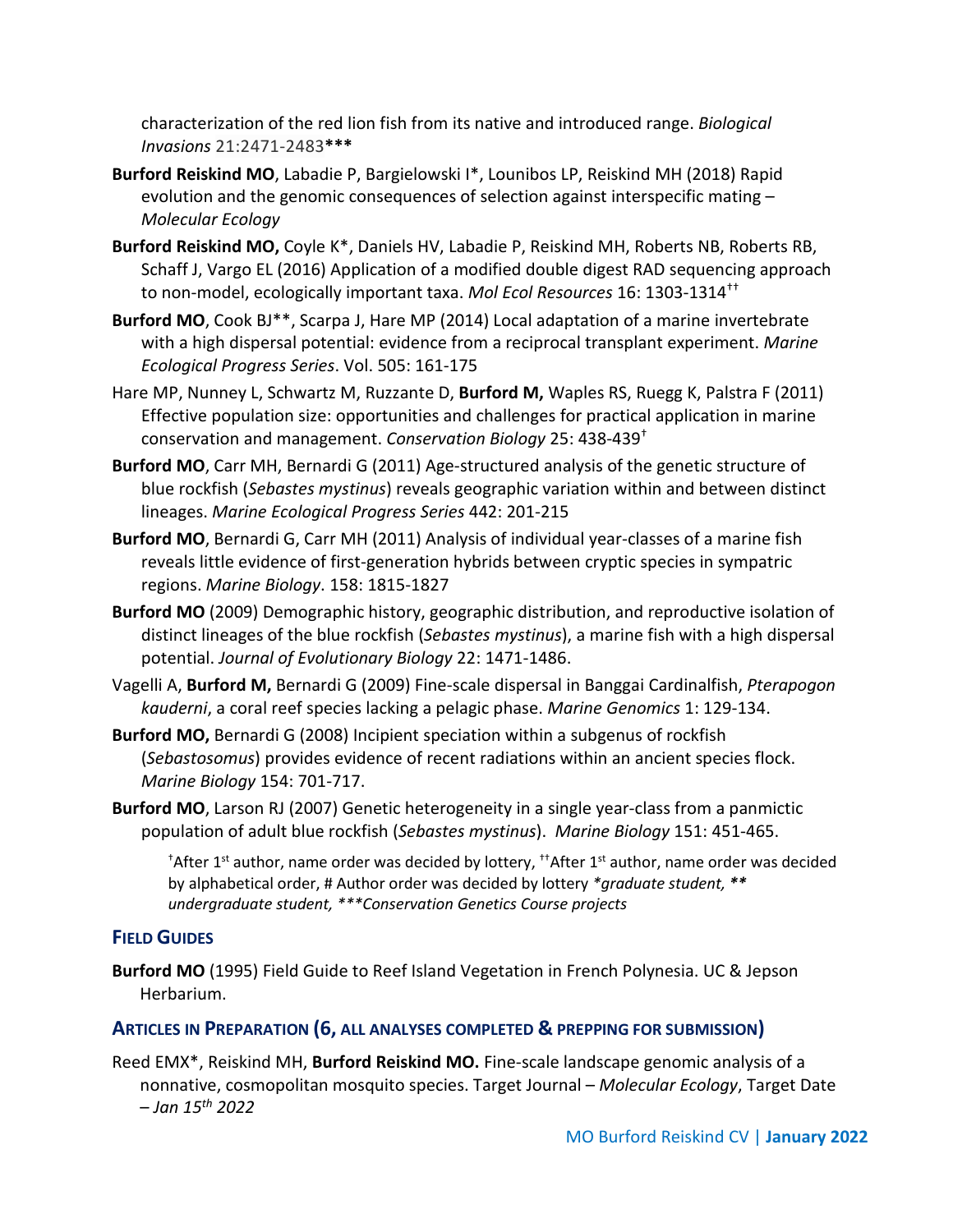- Reed EMX\*, Reiskind MH, **Burford Reiskind MO**. Patterns of population genetic diversity, connectivity, and abundance of anthropophilic mosquito in two United States counties. Target Journal – *Biological Invasions*, Target Date – *Spring 2022*
- Scholten B\*, Dillon M\*, Reed E\*, Wallace E\*\*, Carlson K\*, Reiskind MH, **Burford Reiskind MO.**  Genomic divergence in sympatry and allopatry of a cryptic species along an ecological marine gradient. Target journal – *Mol Ecol*, Target date – *Spring 2022*
- Cove M, **Burford Reiskind MO** et al. Evidence of recent expansion of the Key Largo woodrat after conservation efforts. Target journal – *J of Applied Ecol* Target date – *Spring 2022*
- **Burford Reiskind MO**, Scarpa J, Hare MP. A reciprocal transplant of genetic crosses of the northern and southern eastern oyster (*Crassostrea virginica*) reveals evidence of hybrid vigor along a latitudinal ecotone in eastern Florida. Target journal – *MEPS*, Target date – *Spring 2022*
	- **Burford Reiskind MO,** Hare MP. Environmental associations and regional differences in *Perkinsus* infection of juvenile oysters along an ecotone in eastern Florida. Target journal – *Journal of Shellfish Biology*, Target date – *Spring 2022*

#### **ARTICLES IN PREPARATION (3, IN DATA ANALYSIS PHASE)**

Mothes C\*\*, Wallace E\*\*, **Burford Reiskind MO.** Population genomics of the southern flounder (*Paralichthys lethostigma)*. Target Journal *Marine Ecological Progress Series*, Target date – *Summer 2022*

Mothes C\*, Wallace E \*, Roberts RB, Roberts NB, **Burford Reiskind MO.** Outlier loci reveal genomic signatures of sex determination in wild juvenile southern flounder (*Paralichthys lethostigma)* in North Carolina. Target Journal *Mol Ecol*, Target date – *Fall 2022*

Roberts RB, Roberts NB, Coyle K\*, **Burford Reiskind MO**. QTL ddRAD sequencing mapping of the southern flounder (*Paralichthys lethostigma)* provides evidence of sex determination linkage groups. Target Journal – *Molecular Ecology*, Target date *– Fall 2022*

## **RECEIVED GRANTS / FELLOWSHIPS (\$628,567 / \$30,000)**

| 2018-2021<br>National Park Service Grant   PI  <br>NSF RAPID   PI  <br>2018-2019<br>RISF Grant   Co-PI  <br>2015<br>Wynne Innovation Grant + Matching Funds from Entomology   PI  <br>2014-2016<br>2014-2018<br>US Fish & Wildlife Service   Co-PI  <br>Marilyn C. Davis Research Grant<br>2006<br>2005-2006<br>California Environmental Quality Initiative Fellowship<br>Friends of the Long Marine Lab (Highest Honors)<br>2002<br><b>PADI Foundation Research Grant</b><br>2000, 2002<br>2000, 2002<br><b>Myers Trust Grant</b> | 2021<br>2021<br>2019<br>2018-2019 | NIH T32 GM133366 Supplement, MBTP program   Key Pers  <br>OUR Summer Research Award to Emma Wallace NCSU   PI  <br>Faculty Research & Professional Development Grant NCSU   PI  <br>Faculty Research & Professional Development Grant NCSU   Co-PI | \$80,000<br>\$2000<br>\$2000<br>\$6,400<br>\$259,381<br>\$140,000<br>\$15,000<br>\$50,000<br>\$56,092<br>\$1000<br>\$30,000<br>\$1000<br>\$9190<br>\$2900 |
|------------------------------------------------------------------------------------------------------------------------------------------------------------------------------------------------------------------------------------------------------------------------------------------------------------------------------------------------------------------------------------------------------------------------------------------------------------------------------------------------------------------------------------|-----------------------------------|----------------------------------------------------------------------------------------------------------------------------------------------------------------------------------------------------------------------------------------------------|-----------------------------------------------------------------------------------------------------------------------------------------------------------|
|------------------------------------------------------------------------------------------------------------------------------------------------------------------------------------------------------------------------------------------------------------------------------------------------------------------------------------------------------------------------------------------------------------------------------------------------------------------------------------------------------------------------------------|-----------------------------------|----------------------------------------------------------------------------------------------------------------------------------------------------------------------------------------------------------------------------------------------------|-----------------------------------------------------------------------------------------------------------------------------------------------------------|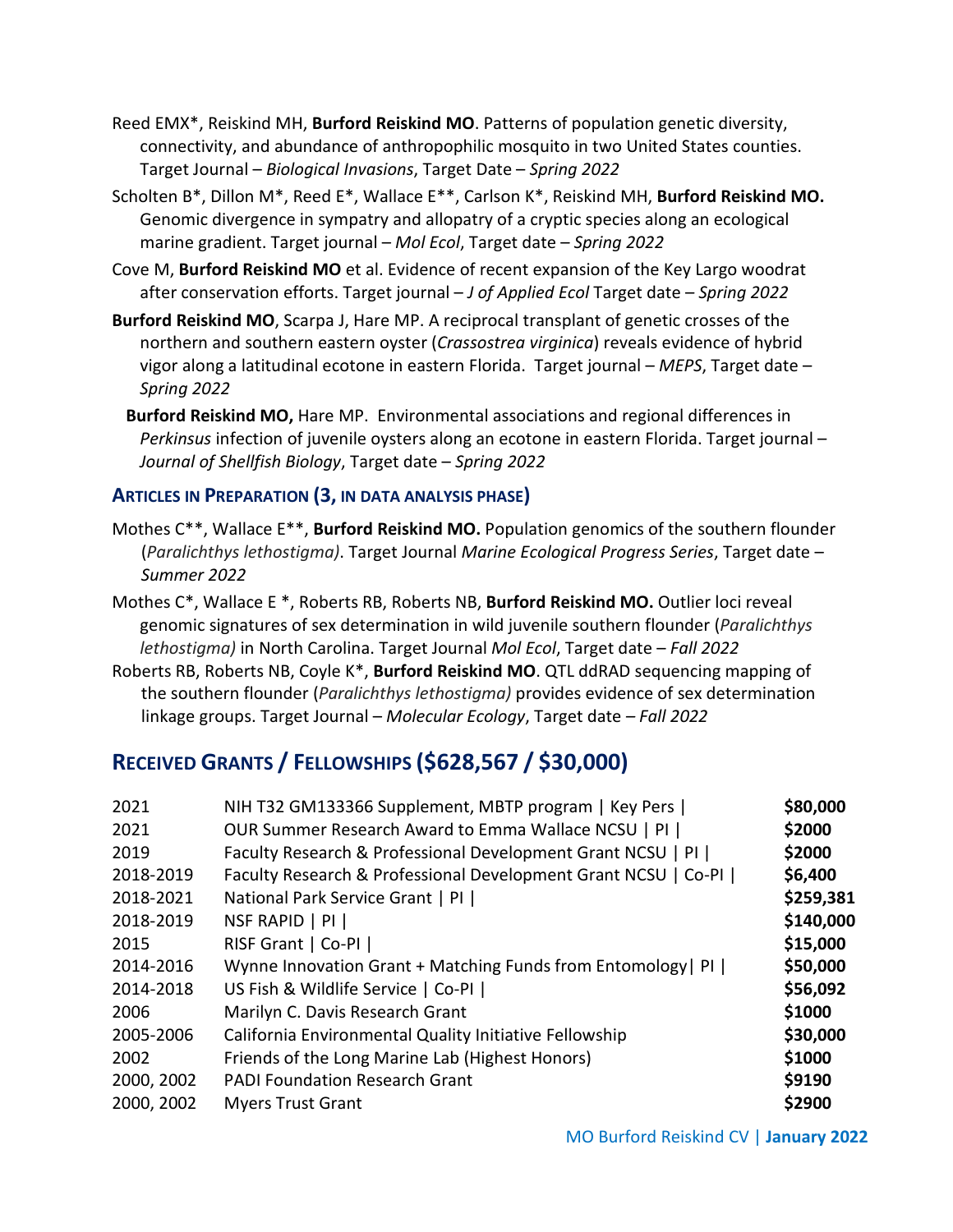| 2002 | <b>ASIH Raney Fund</b>                                 | \$1000      |
|------|--------------------------------------------------------|-------------|
| 2001 | Nelson Fellowship for Research in Conservation Biology | \$1000      |
| 2000 | Sigma Xi Grants-in-Aid of Research                     | <b>S775</b> |

## **PRESENTATIONS**

#### **PANELS**

- *The Risks and Rewards of Science Advocacy* Panelist in the SE Climate Science Center's Global Change Fellows Seminar Series, April 2018
- *Graduate Women in Science* Research Triangle Chapter Panelist in "Fall Career Development Panel: Moving beyond #Distractinglysexy." October 2015

#### **PODCASTS**

• *This Week in Science* Entomological Society Meeting podcast of underrepresented individuals in entomology, Denver, Colorado November 6<sup>th</sup>, 2017

#### **INVITED RESEARCH PRESENTATIONS**

- **Burford Reiskind, MO** 2019 Ecology & Evolution in Changing Environments. Applied Ecology Departmental Seminar, NC State. Raleigh, NC
- **Burford Reiskind, MO** 2018. Evolution in changing environments. Biology Department Seminar, Eckerd College. St. Petersburg, FL
- **Burford Reiskind, MO** 2013. Evolution of marine species. NOAA Seminar Series. Beaufort, NC
- **Burford Reiskind, MO** 2012. Evolutionary trajectories of marine species. Biology Departmental Seminar, North Carolina State University
- **Burford, MO** 2011. Evolutionary trajectories of aquatic species. Biology Department Seminar, University of Central Oklahoma.
- **Burford, MO** 2009. Cryptic speciation in blue rockfish (*Sebastes mystinus*), a marine fish with a high dispersal potential**.** Smithsonian Marine Station, Fort Pierce, Florida.
- **Burford, MO** 2008. Phylogeographic case-studies and how they contribute to our understanding of biodiversity. Biodiversity Seminar at Oklahoma State University, Stillwater, Oklahoma.
- **Burford, MO** 2007. Geographic pattern of genetic structure in the blue rockfish (*Sebastes mystinus*). Marine Connectivity meeting at UC Santa Barbara, California.
- **Burford, MO** 2006. Genetic structure in a marine fish with an extended pelagic larval phase: an analysis of both the juvenile and adult populations of blue rockfish (*Sebastes mystinus*). Center for Population Biology Departmental seminar, UC Davis, California.

#### **RESEARCH PRESENTATIONS AT PROFESSIONAL MEETINGS**

- **Burford Reiskind, MO,** 2019. Rapid evolution of selection against interspecific mating in female mosquitoes. Annual Evolution Meeting for the SSE, Providence, RI.
- **Burford Reiskind, MO** 2018. Rapid evolution and the genomic consequences of selection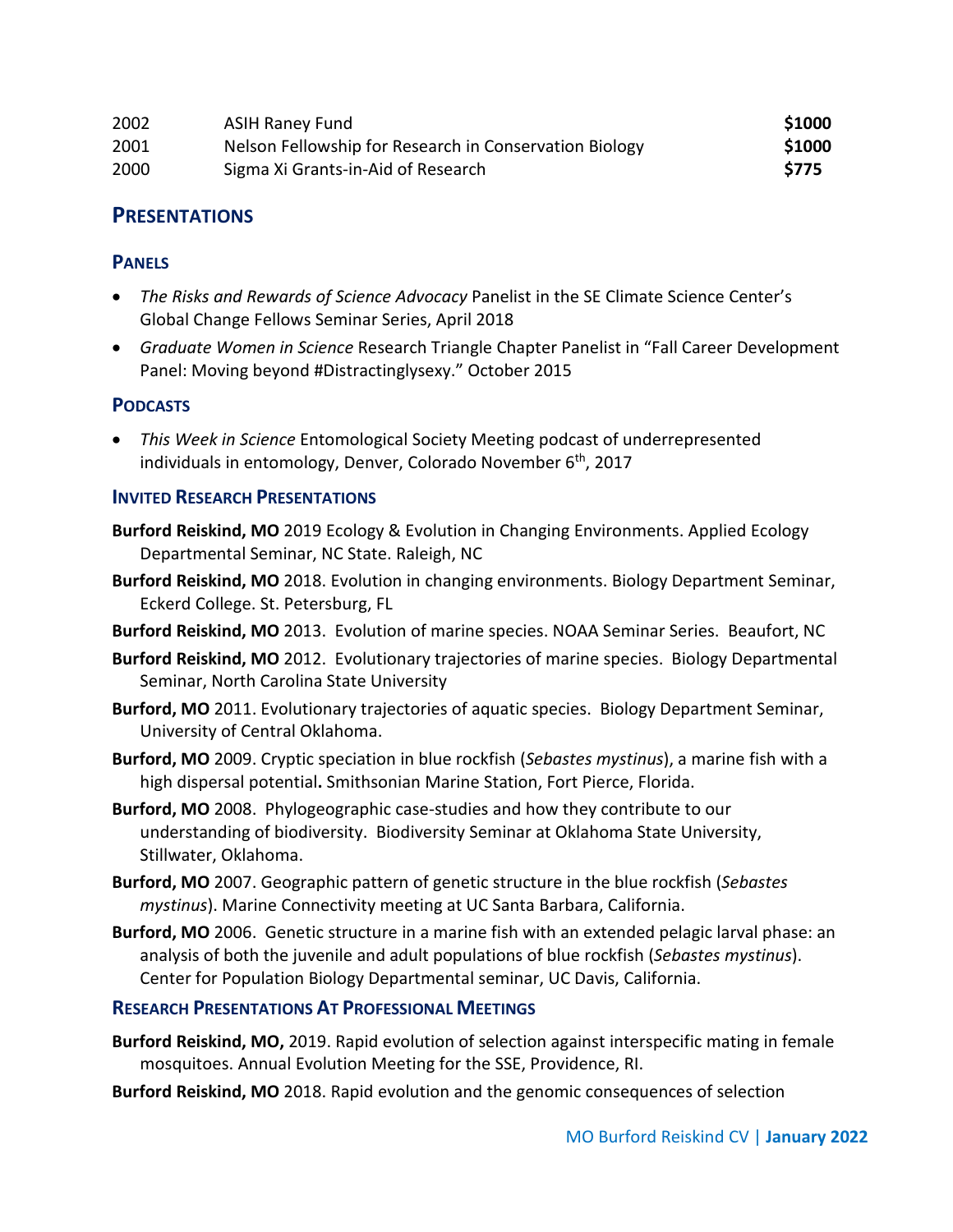against interspecific mating. The Population, Evolutionary, Quantitative Genetics Conference, Madison, WI.

- **Burford Reiskind, MO** 2017. Genomic evidence of selection against female *Aedes aegypti* interspecific mating. Entomological Society Meeting, Denver, Colorado.
- **Burford Reiskind, M** 2014.Local adaptation of a marine invertebrate: evidence from a reciprocal transplant experiment of the eastern oyster *Crassostrea virginica*. Annual Evolution Meeting for the SSE, Raleigh, North Carolina.
- **Burford, MO** 2011. The genetic structure of blue rockfish (*Sebastes mystinus*) reveals little evidence of first-generation hybrids between cryptic species in sympatric regions. Annual Evolution Meeting for the SSE, Norman, OK.
- **Burford, M** 2010. Reciprocal transplant of genetic crosses of the eastern oyster (*Crassostrea virginica*) along a latitudinal ecotone in eastern Florida. Annual Evolution Meeting for the SSE, Portland, OR
- **Burford, MO** 2009. Analysis of the genetic structure of blue rockfish (*Sebastes mystinus*) reveals geographic and temporal variation within and between two cryptic species. Annual Evolution Meeting for the SSE, Moscow, Idaho.
- **Burford, MO** 2009. Co-coordinator of a Symposium on Effective Population Size in Marine Populations. Annual Meeting for the Conservation Biology, Washington, DC.
- **Burford, MO** 2007. Geographic pattern of genetic structure in the blue rockfish (*Sebastes mystinus*). 42nd Annual Meeting for the Ecological Society of America, San Jose, CA.
- **Burford, MO** 2006. Genetic structure in a marine fish with an extended pelagic larval phase: an age-structured analysis of blue rockfish (*Sebastes mystinus*). Annual Meeting for the Western Society of Naturalists, Seattle, WA
- **Burford, MO** 2006. Unexpected genetic structure in marine fish with pelagic larvae (*Sebastes mystinus*). Annual Evolution Meeting for the SSE, Stoneybrook, New York.
- **Burford, MO** 2005. Age-structured study of the population genetics of blue rockfish (*Sebastes mystinus*). Annual Meeting for the Western Society of Naturalists, Monterey, California.
- Larson, RJ and **Burford, MO** 2005. Spatial characteristics of marine fish populations: questions and challenges for fisheries management. AAAS Meeting, Washington, DC.
- **Burford, MO** 2001. Analysis of population structure and year-class formation in blue rockfish using microsatellite loci. Annual Meeting for the Western Society of Naturalists, Ventura, California.

## **TEACHING EXPERIENCE**

## **RECOGNITION & AWARDS**

- College of Sciences Outstanding Teaching LeRoy and Elva Martin Award Recipient 2021
- North Carolina State University CALS Teacher of Merit award recipient 2018
- North Carolina State University "Thank the Teacher" award (Fall 2016) Landscape Genetics
- North Carolina State University "Thank the Teacher" award (Fall 2012) General Biology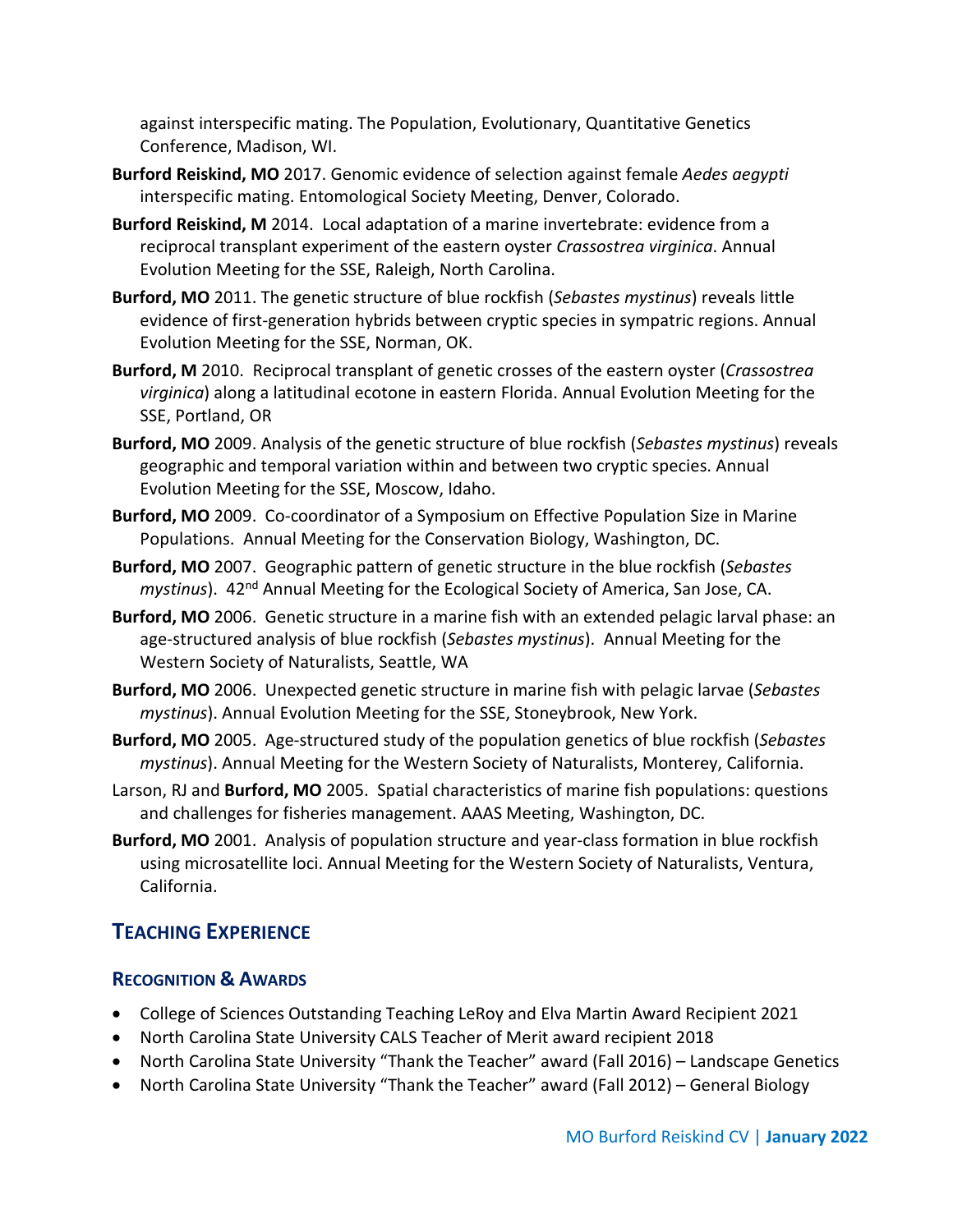## **COURSES TAUGHT**

- Survey of Genetics & Genomics (Bio 779, now GGS 770) Part of the GG Scholars program first-year graduate training program – North Carolina State University (NCSU) Fall Yearly (2 semester)
- Professional Development and Ethics in Genetics & Genomics (GN 820, now GGS 840) Part of the GG Scholars program first-year graduate training program NCSU Spring Yearly (3 semesters)
- Rapid Evolution in a Changing Environment (BIO 592) NCSU Fall 2019
- Conservation Genetics (GN 450/550) –NCSU Spring Yearly (5 semesters)
- Conservation and Climate Science (AEC 761) NCSU Fall Yearly (2 semesters)
- Field Ecology & Methods (BIO/AEC 460) NCSU Fall Yearly (6 semesters)
- Global Change Reading Group (AEC 592) NCSU Fall 2018
- Genetics of Invasive Species (AEC 592) (2 semesters)
- Landscape Genetics (AEC 592) NCSU Fall 2016
- Ecology (Bio 360) NCSU Spring 2014
- Introductory Biology: Ecology, Evolution, & Diversity (Bio 181 for Majors) –NCSU (2 semesters)
- General Biology and Lab for Majors (Bio 1225) Univ. of Central Oklahoma (UCO) (2 semesters)
- Molecular Genetics / Genetics Laboratory (Bio 3303/3311) UCO (2 semesters)
- Evolution (Biol 175) –University of California Santa Cruz (UCSC) Summer 2007
- Population & Conservation Genetics and Laboratory (Biol 107/107L) –UCSC Spring 2007
- Ichthyology (Biol 137/137L) –UCSC (Assistant instructor) Fall 2007

## **DEVELOPED COURSES**

- Professional Development & Ethics in Genetics & Genomics (GN 820 now GGS 840) NCSU
- Conservation Genetics (AEC 450/550 now GN 450/550) NCSU
- Genetics & Genomics Survey Course (BIO 792 now GGS 770) NCSU
- Field Ecology in California (BIO 460) NCSU Summer II 2020
- Applied Global Conservation (AEC 295) NCSU Spring 2020

#### **GUEST LECTURES**

- *Big Ideas Workshop* for the Global Change Fellows NCSU Spring 2022
- Principles of Wildlife Science (FW 453/553) Topic: *Genetic tools for managing wildlife populations* - NCSU Spring 2019
- Ecology (AEC 360) Topic: *Small population dynamics and population genetics* NCSU (3 years)
- Conservation on Islands (AEC 295) Topic: *Conservation genetics on islands* NCSU Spring 2018
- Molecular Ecology (ENT 560) Topic: Conservation genetics of marine species NCSU Fall 2012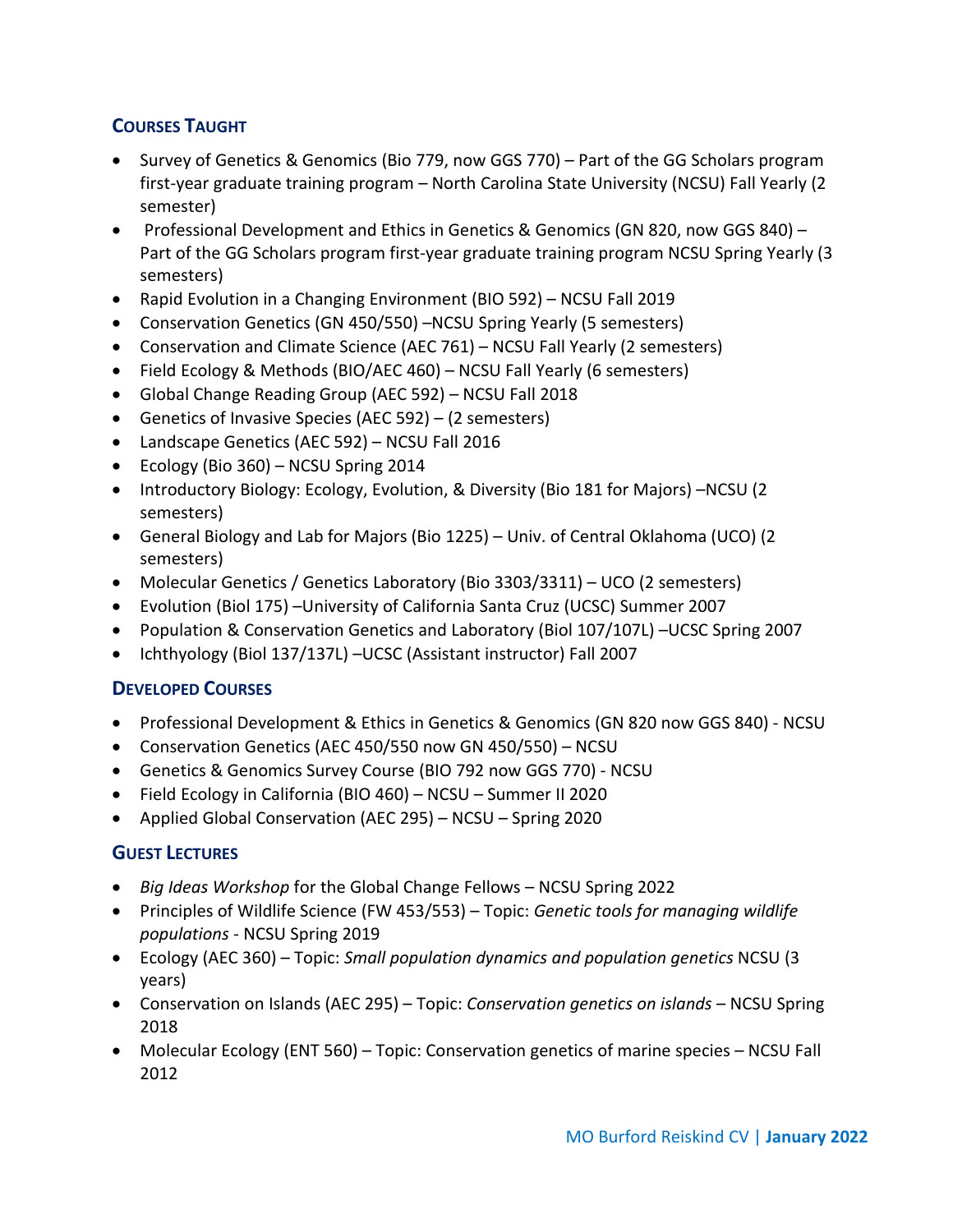## **GRADUATE TEACHING ASSISTANT**

- Ecological Field Methods (Biol 150/150L) UCSC– ecology field methods & scientific writing course
- Evolution (Biol 175) UC Santa Cruz
- Quantitative Conservation (Biol 148/148L) UCSC– a computer programming course for designing population viability analyses for threatened or endangered species and developing matrix models using MATLAB
- General biology (Biol 20A) UCSC– Development and Physiology
- General biology (Biol 240) SF State University– Ecology and Evolution
- Animal Ecology (Biol 482) SF State University

## **LEADERSHIP ROLES**

#### **RECOGNITION & AWARDS**

- College of Sciences Faculty Diversity External Endowment Recipient 2022
- *Jumpstart* as part of the NSF Reintegrating Biology Initiative Working Group Meeting in Austin, Texas, November 2019
- Certificate of Recognition for the 2018 Equity for Women Award NC State

## **TRAININGS & WORKSHOPS (PARTICIPANT OR FACILITATOR/MENTOR)**

- Collaborator on the creation of seven workshops to train the mentors of the NIH T32 MBTP graduate training program in the *Biotechnology-Society nexus in Responsible Innovation* – Fall 2021 – Spring 2022
- Conduct Moderator Training for Evolution Meeting June 2021
- DiversityEdu Training Fall 2020
- University of Columbia EdX training and certification on Inclusive Teaching: Supporting All Students in the College Classroom – Summer 2020
- HHMI CUREs Mentor Spring 2020
- HHMI CUREs training program as a trainee Spring 2019

#### **COORDINATOR AND MENTOR FOR THE UNDERGRADUATE APPLIED ECOLOGY MINOR STUDENTS**

- Fall 2014 Developed the undergraduate minor in applied ecology for the newly formed department of Applied Ecology
- Fall 2014 Spring 2019 Faculty mentor and advisor to undergraduate minor students at NCSU. A total of 72 graduated with the minor during this time.
- Students develop their own independent research project and give a research talk on this research as a requirement of the minor. I match students with active research labs and PIs at NCSU and hold workshops on effective science communication for the students before they give their talks

#### **MENTORING UNDERGRADUATE SENIOR THESIS STUDENTS**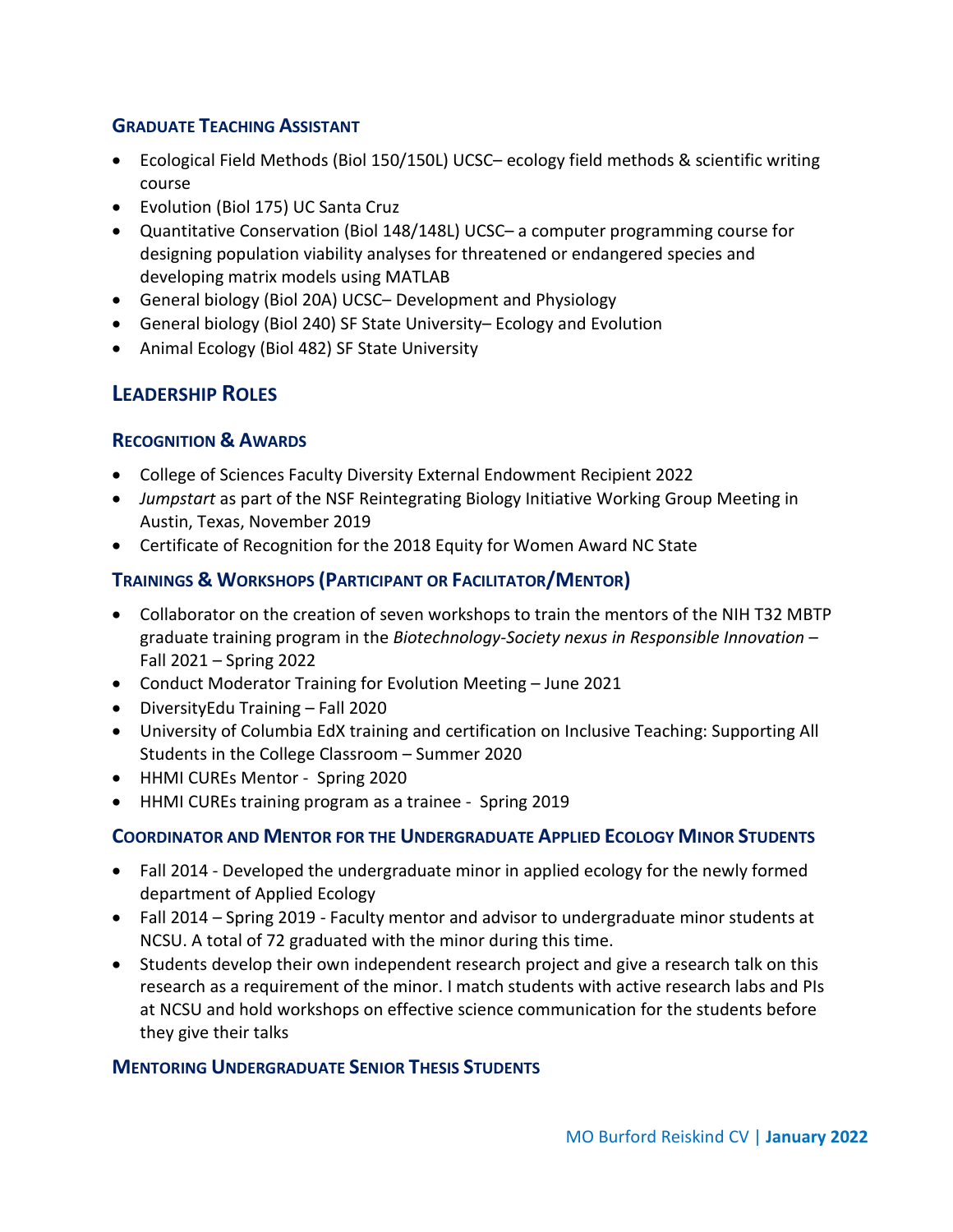- Spring 2021 *Genetics Research Experience* GN 496 NCSU– Faculty mentor for Emma Wallace's independent research for the undergraduate Genetics minor on the phylogeny of the subgenus *Sebastosomus* in the rockfish species complex.
- Summer 2014 Fall 2014 *Research Learning Experience* AEC 492 NCSU Faculty mentor of Erin McDermott's independent research as part of the Applied Ecology Minor at NCSU. Developed an environmental DNA approach to assessing the presence of Atlantic or shortnose sturgeon in water samples from rivers in North Carolina.
- Spring 2013 *Research Learning Experience* Bio 492 NCSU Undergraduate Jordan Taylor conducted independent research on the population genetics of kelp rockfish (*Sebastes atrovirens*)
- May 2005 *Sponsored senior thesis student*. Heli Vuorisalo at UC Santa Cruz on a project using otolith microstructure to look at age/length difference spatially and temporally for rockfish.
- September 2004 August 2005 *Sponsored senior thesis student*: Diana Churchill at UC Santa Cruz on using otolith microstructure in *Sebastes mystinus* (blue rockfish) to analyze growth rate differences between the extremes of the range.

## **MENTORING UNDERGRADUATE STUDENTS IN RESEARCH EXPERIENCE**

- Thirteen undergraduate assistants in Molecular Genetic research
- Five undergraduate assistants in Field Ecology research
- Three undergraduate assistants in Ecological Lab research
- 11 of 21 students were women; 4 of 21 undergraduate students were from underrepresented minoritized groups

## **MENTORING POST-BACCALAUREATE STUDENTS IN RESEARCH EXPERIENCES**

- Three post-baccalaureate students in Molecular Genetics of rockfish
- Two post-baccalaureate students in Field and Lab Research on the eastern oyster
- Four post-baccalaureate students in Fieldwork in south Florida on rare butterflies
- 6 of 9 students were women, 4 of 9 students were from under-represented minoritized groups

## **FACULTY COORDINATOR OF THE GENETICS & GENOMICS INITIATIVE GRADUATE PROGRAM**

- Developed curriculum for the first-year graduate training as part of the Genetics & Genomics Initiative housed in the Department of Biological Sciences
- Graduate student recruitment
- First-year Graduate Peer Mentoring program (GG Scholars & Genetics programs)

## **FACULTY MENTOR AND COORDINATOR OF SEMINAR SERIES**

• Fall 2015 – Spring 2019 - Faculty advisor for the graduate student led **Ecology and Evolution seminar series**. The goal of this series is to bring speakers that represent diversity in the fields of Ecology and Evolution. The speakers spend two days interacting with the graduate students in individual and group meetings.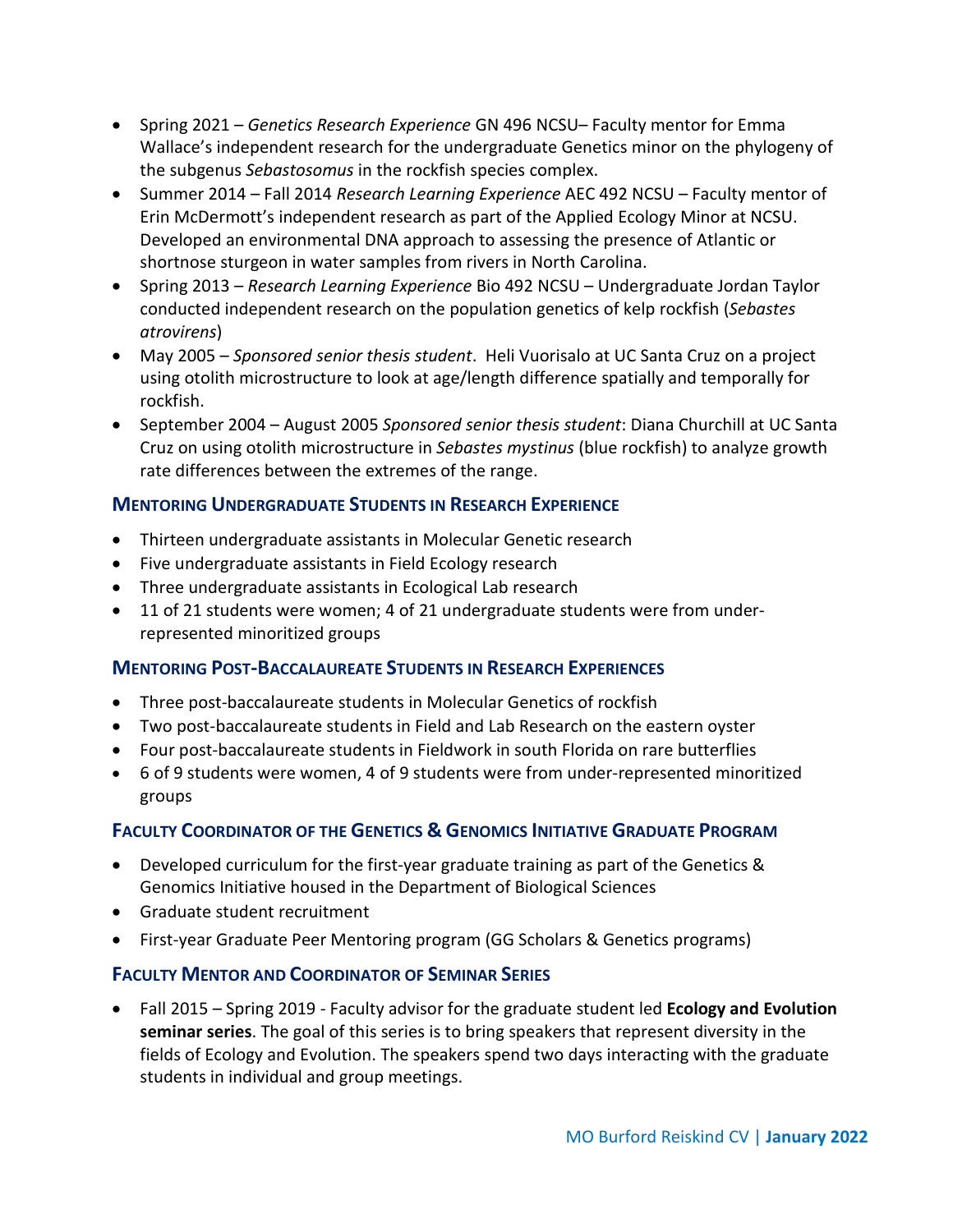• Fall 2017 – Spring 2019 - Coordinator of the **Applied Ecology seminar series**. This series includes invited speakers for traditional talks. Fall 2018, I organized faculty research highlights, which included 2 faculty "short" talks about their research program or any other topic they wanted to cover

#### **MENTORING GRADUATE STUDENTS IN TEACHING**

- Spring 2019– Building Future Faculty (BFF) Mentor to Jennifer Archambault at NCSU
- Fall 2017 Spring 2018 Preparing the Professoriate (PTP) Mentor to Megan Serr at NCSU
- Summer 2017 Provided population genetic method mentoring for Dr. Mike Cove on a woodrat project
- Fall 2013 Spring 2014 PTP Co-Mentor to D. Magdalena Sorger at NCSU
- Mentoring 19 graduate teaching assistants (TAs) at NCSU
- Mentored 2 Bio 3303 undergraduate TAs at UCO
- Mentored 3 graduate TAs at UCSC

#### **FACULTY MENTOR FOR THE GRADUATE GLOBAL CHANGE FELLOWS**

• Fall 2017 – 2018 As part of the Southeastern Climate Science Center partnership between NCSU and the USGS selected graduate students, I taught the core course, mentored the students on science communication during bimonthly meetings, and advise the directors on graduate student training for the week-long field intensive

#### **GRADUATE STUDENTS**

- **Megan Dillon,** PhD, (Co-Advisor), Genetics Graduate Program, NCSU Canine population genetics 2020 – current
- **Bradley Scholten,** PhD, (Co-Advisor), Ecology & Evolution Graduate Program, NCSU, Bird diversity 2020 – current
- **Andrew Maurer,** PhD, (Advisor), Ecology & Evolution Graduate Program, NCSU, Sea Turtle Conservation 2015 – 2021
- **Emily Reed**, PhD, (Advisor) Ecology & Evolution Graduate Program, NCSU, Landscape Genomics 2016 - 2021
- **Hannah Levenson**, PhD (Co-Advisor), Ecology & Evolution Graduate Program, NCSU Pollinator Genetics 2016-2021
- **Kara Carlson,** PhD (rotation student) Genetics Graduate Program, Conservation Genetics (2019)
- **Sydney Harned**, PhD (rotation student) Genetics & Genomics Scholars program (2021)
- **Committee member** for 9 PhD students and 4 MS students in different academic programs at NCSU and UNC Chapel Hill
- Fall 2017 Spring 2019 Coordinator of Cohort Building Activities in the Biology Graduate Program
- Spring 2018 current Host the Writing Accountability Group (WAG) #45 15 group at NC State University

#### **POSTDOCTORAL ASSOCIATES**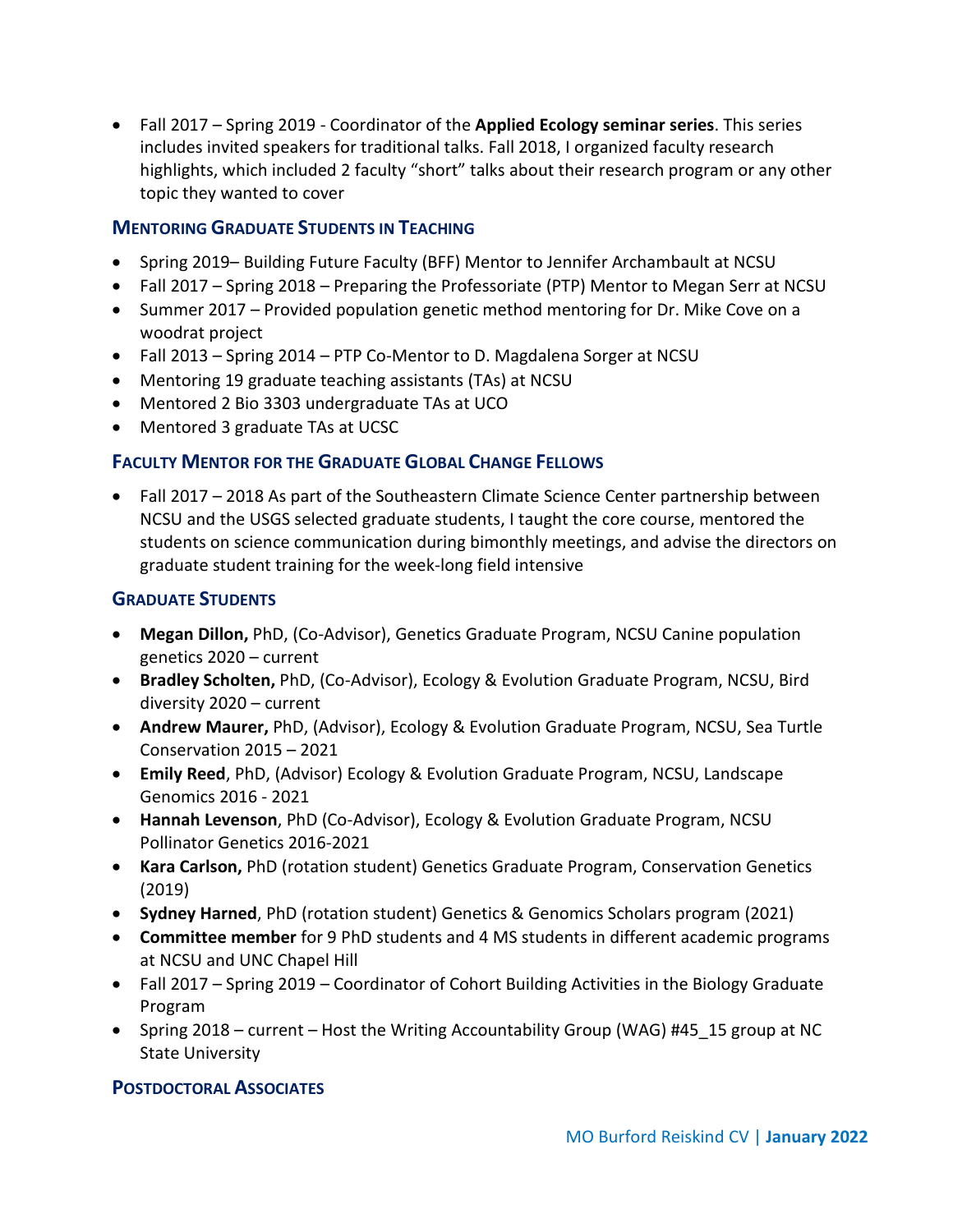• **Erica Henry** (PhD 2018), studying the interacting disturbances of extreme events such as a hurricane and localized frequent disturbances on rare and endangered butterflies in south Florida. Spring 2018 – current

## **OUTREACH AND COMMUNITY SERVICE**

## **IN THE NEWS**

- January 2022 *Evolutionary Biologist Burford Reiskind receives faculty diversity external mentoring endowment* Press Release: [https://sciences.ncsu.edu/news/evolutionary](https://sciences.ncsu.edu/news/evolutionary-biologist-burford-reiskind-receives-faculty-diversity-external-mentoring-endowment/)[biologist-burford-reiskind-receives-faculty-diversity-external-mentoring-endowment/](https://sciences.ncsu.edu/news/evolutionary-biologist-burford-reiskind-receives-faculty-diversity-external-mentoring-endowment/)
- Dec 2019 Study: Human management helps rare plants, butterflies survive hurricane *North Carolina State University News* Press Release [https://news.ncsu.edu/2019/12/rare](https://news.ncsu.edu/2019/12/rare-butterfly-survives-hurricane-if-humans-help/)[butterfly-survives-hurricane-if-humans-help/](https://news.ncsu.edu/2019/12/rare-butterfly-survives-hurricane-if-humans-help/)
- April 2019 Lionfish genes studies for clues to invasive prowess *North Carolina State University News* Press Release [https://news.ncsu.edu/2019/04/lionfish-genes-studied-for](https://news.ncsu.edu/2019/04/lionfish-genes-studied-for-clues-to-invasive-prowess/)[clues-to-invasive-prowess/](https://news.ncsu.edu/2019/04/lionfish-genes-studied-for-clues-to-invasive-prowess/)
- Dec 2018 CALS New Year's Resolutions *College of Agriculture and Life Science News* <https://cals.ncsu.edu/news/2cals-new-years-resolutions/>
- August 2018 In the Wild and the Lab, Female Mosquitoes Get Choosy Quickly to Offset Invasions *North Carolina State News* Press Release [https://news.ncsu.edu/2018/08/female](https://news.ncsu.edu/2018/08/female-mosquitoes-evolve/)[mosquitoes-evolve/](https://news.ncsu.edu/2018/08/female-mosquitoes-evolve/)
- July 2018 Butterflies in the Storm: Battling Rising Sea and Creeping Asphalt, Scientists Race to Save Two Endangered Species *bioGraphic* <https://www.biographic.com/posts/sto/butterflies-in-the-storm>
- June 2018 How to Break Barriers in Science: Applied Ecology's Martha Burford Reiskind *College of Agriculture and Life Science News [https://cals.ncsu.edu/news/how-to-break](https://cals.ncsu.edu/news/how-to-break-barriers-in-science-applied-ecologys-martha-burford-reiskind/)[barriers-in-science-applied-ecologys-martha-burford-reiskind/](https://cals.ncsu.edu/news/how-to-break-barriers-in-science-applied-ecologys-martha-burford-reiskind/)*

## **RESEARCH VIDEOS**

- Conserving rare butterflies in the face of hurricanes: [https://youtu.be/Fxx\\_Tx5LCtI8](https://youtu.be/Fxx_Tx5LCtI8)
- Battle of the *Aedes*:<https://youtu.be/eosnDUCT4-Y>
- Invasive species in urban environments: [https://youtu.be/rcvx7h\\_R67w](https://youtu.be/rcvx7h_R67w)
- Fire & butterflies[: https://youtu.be/TPT0n27O2wE](https://youtu.be/TPT0n27O2wE)

## **COMMUNITY OUTREACH**

- January 2019 Fred A. Olds Elementary school  $3^{rd}$   $5^{th}$  grade science fair judge. Raleigh, NC
- October 2018 Fred A. Olds Elementary school on *Monster Mosquito implications for North Carolina.* A topical regional issue related to post hurricane flood waters and increased mosquito activity, Raleigh, NC
- October 2018 NCSU New Student Dinner Discussions. Dinner discussion topic: *Evolution & Conservation: how our past informs our future*. First year undergraduates, Raleigh, NC
- September 2018 interactive workshop at Las Cruces Museum of Nature and Science in southern New Mexico. Part of their informal science education program STEAMpunk. Topics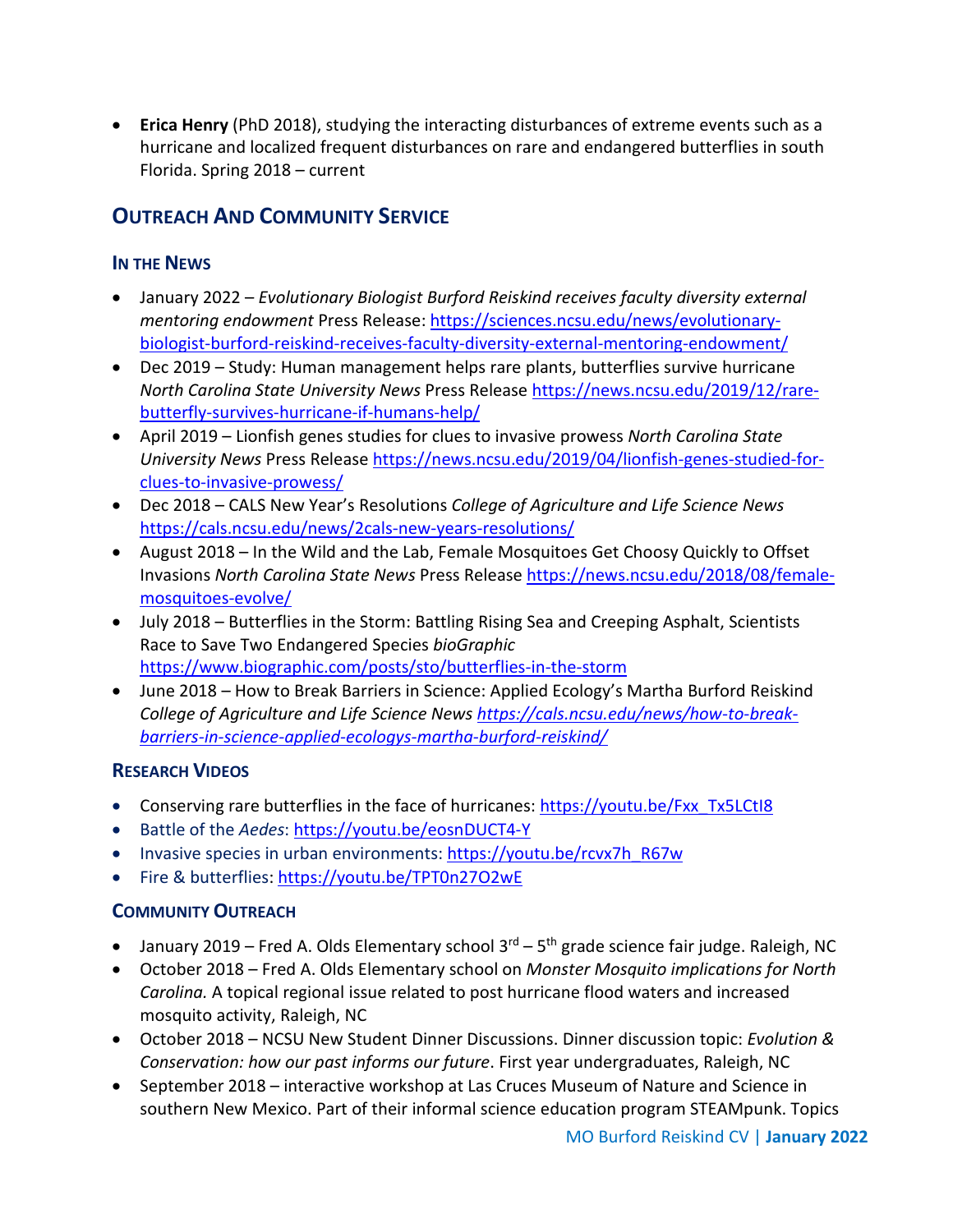included rapid evolution of mosquitoes and disease transmission overview, history of mosquito control in the USA, and an interactive lesson plan on the mosquito life cycle, Las Cruces, NM

- July 2017 interactive workshop on women in science for Bricks4Kidz girls camp, Raleigh, NC
- Spring 2017 interactive lesson plan on *Mosquito life-cycles and control in urban landscapes,* Fred A. Olds Elementary School, Raleigh, NC
- Spring 2017 interactive lesson plan on *Mosquito life-cycles and control in urban landscapes* Follow the Child Montessori School Children House and Early Elementary students, Raleigh, NC
- Fall 2016 interactive workshop on mosquito urban ecology with the STEM club at Broughton High School, Raleigh, NC
- Spring 2016 workshop participant with middle school teachers in Virginia to implement my lesson plan on - *Mosquitoes in your backyard!* Institute for Global Environmental Strategies, Arlington, VA
- Fall 2015 SciREN program, mentoring K-12 teachers in an independent research project learning module – *Mosquitoes in your backyard!*
- Fall 2014 SciREN program, mentoring K-12 teachers in an independent research project learning module – *Mosquitoes in your backyard!*
- Spring 2014 *Undergraduate diversity mentor* for the Evolution meeting 2014
- Fall 2006 Spring 2007 member of UCSC *Graduate Committee on Diversity Enhancement* (GCDE)

Committee member and participated in organizing outreach activities

- Fall 2006 Spring 2007 member of UCSC *Graduate Researcher Outreach Workshops* (GROW)
- Spring 2006 volunteer guest lecture for UCSC California *Mathematics, Engineering, Science Achievements* (MESA) – outreach to junior and high school students interested in the sciences
- September 2004 2006 *Guest Lecture* on Scientific Careers at Kirby High School, Santa Cruz, CA

## **ACADEMIC COMMUNITY SERVICE**

- Fall 2021 –Training-the-Trainers for the MBTP Mentors *Centering Diversity, Equity, and Inclusion (DEI) in Mentoring Graduate Students*, **Workshop Co-leader**
- Fall 2020 continuous –Ally in Academics Discussion group, **Host & Facilitator**
- Fall 2019 current *GG Scholars Curriculum Committee,* Department of Biological Sciences, College of Sciences, NCSU, **Chair**
- Spring 2019 current *Genetics & Genomics Initiative Executive Committee*, College of Sciences, NCSU, **Member**
- Spring 2019 current *Director of the Genetics & Genomics Initiative Graduate program - Genetics & Genomics Scholars*, Department of Biological Sciences, NCSU
- Spring 2018 current *Faculty Advisor for the Global Change Fellows, SE Climate Science Center*, NCSU